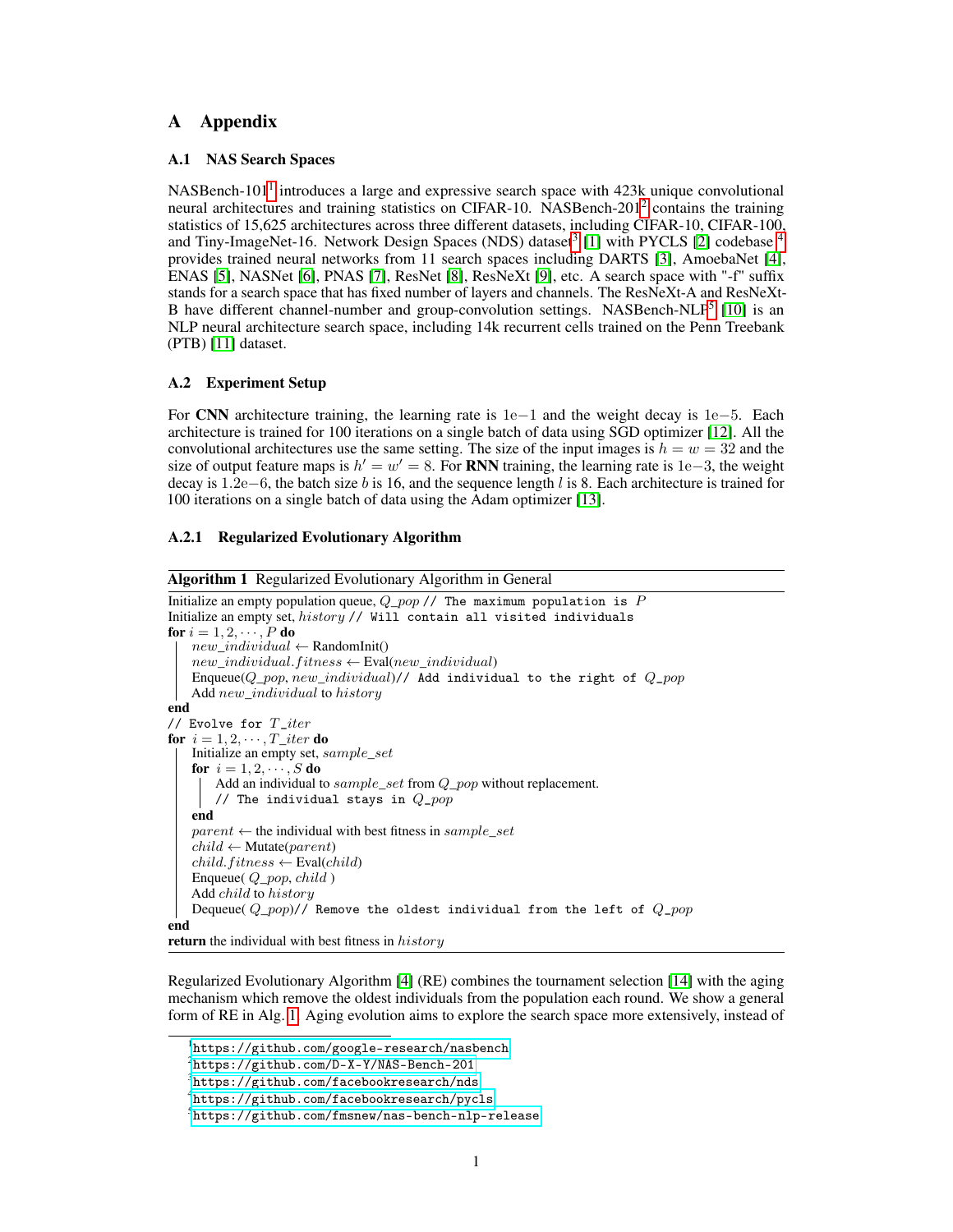focusing on the good models too early. Works [15, 16, 17] also suggest that the RE is suitable for neural architecture search. Since we aim to develop a general NAS evaluator (as the fitness function in RE), we conduct fair comparisons between GenNAS and other methods without fine-tuning or any tricks (e.g., warming-up). Hence, we constantly use the setting  $P = 50$ ,  $S = 10$ , T iter = 400 for all the search experiments.

#### A.2.2 Proxy Task Search

<span id="page-1-0"></span>

Figure 1: The configuration of a task in JSON style and the illustration of task mutation.

The configuration of a task is shown in Fig. [1.](#page-1-0) We introduce the detailed settings of different signal bases. (1) Noise is chosen from standard Gaussian distribution  $(\mathcal{N}(0,1))$  or uniform distribution  $(U(-1, 1))$ . The generated noise maps are directly multiplied by the level which can be selected from 0 to 1 with a step of 0.1. (2) Sin1D generates 2D synthetic feature maps using different frequencies choosing from the range, which contains 10 frequencies sampled from  $[a, b]$ , where a and b are sampled from 0 to 0.5 with the constraint  $0 < a < b < 0.5$ . (3) Sin2D uses the similar setting as Sin1D, where both the  $f_x$  and  $f_y$  for a 2D feature map are sampled from the range. (4)  $C_i$  can be selected from {16, 32, 48, 64, 96}. Other settings are already described in Section 3.1.2. During the mutation, each minimum mutatable block (including signal definitions and the number of channels) has 0.2 probability to be regenerated as shown in Fig. [1.](#page-1-0) For RNN settings, we search for both the input and output synthetic signal tensors. The dimension  $d$  is chosen from  ${16, 32, 48, 64, 96}.$ 

#### A.2.3 End-to-end NAS

In the end-to-end NAS, GenNAS is incorporated in the RE as the fitness function to explore the search space. For **NASBench-101**, the mutation rate for each vertice is  $1/|v|$  where  $|v| = 7$ . More details of the search space NASBench-101 can be found in the original paper [16]. For NASBench-201, the mutation rate for each edge is  $1/|e|$  where  $|e| = 6$ . More details of the search space NASBench-101 can be found in the original paper [15]. For NDS ResNet series, the sub search space consists of 25000 sampled architectures from the whole search space. We apply mutation in RE by randomly sampling 200 architectures from the sub search space and choosing the most similar architecture as the child. For **NASBench-NLP**, we follow the work  $[10]$  by using the graph2vec  $[18]$  features find the most similar architecture as the child.

#### A.3 Additional Experiments

#### A.3.1 Regression vs. Classification Using Same Training Samples

We study effectiveness of regression using 10 tasks searched on NASBench-101, varying the batch size from 1 to 1024. The ranking correlation achieved by GenNAS using regression is plotted in Fig. 2a. We also plot the classification task performances with single-batch data in Fig. 2b. Apparently, using the same amount of data, the ranking correlation achieved by classification ( $\rho$  around 0.85) is much worse than regression ( $\rho$  around 0.3).

#### A.3.2 Batch Sizes and Iterations

We show the effect of batch size by using 10 tasks searched on NASBench-101. We use batch sizes varied from 1 to 1024 and plot the ranking results in Fig. 2a. We find that 16 as the batch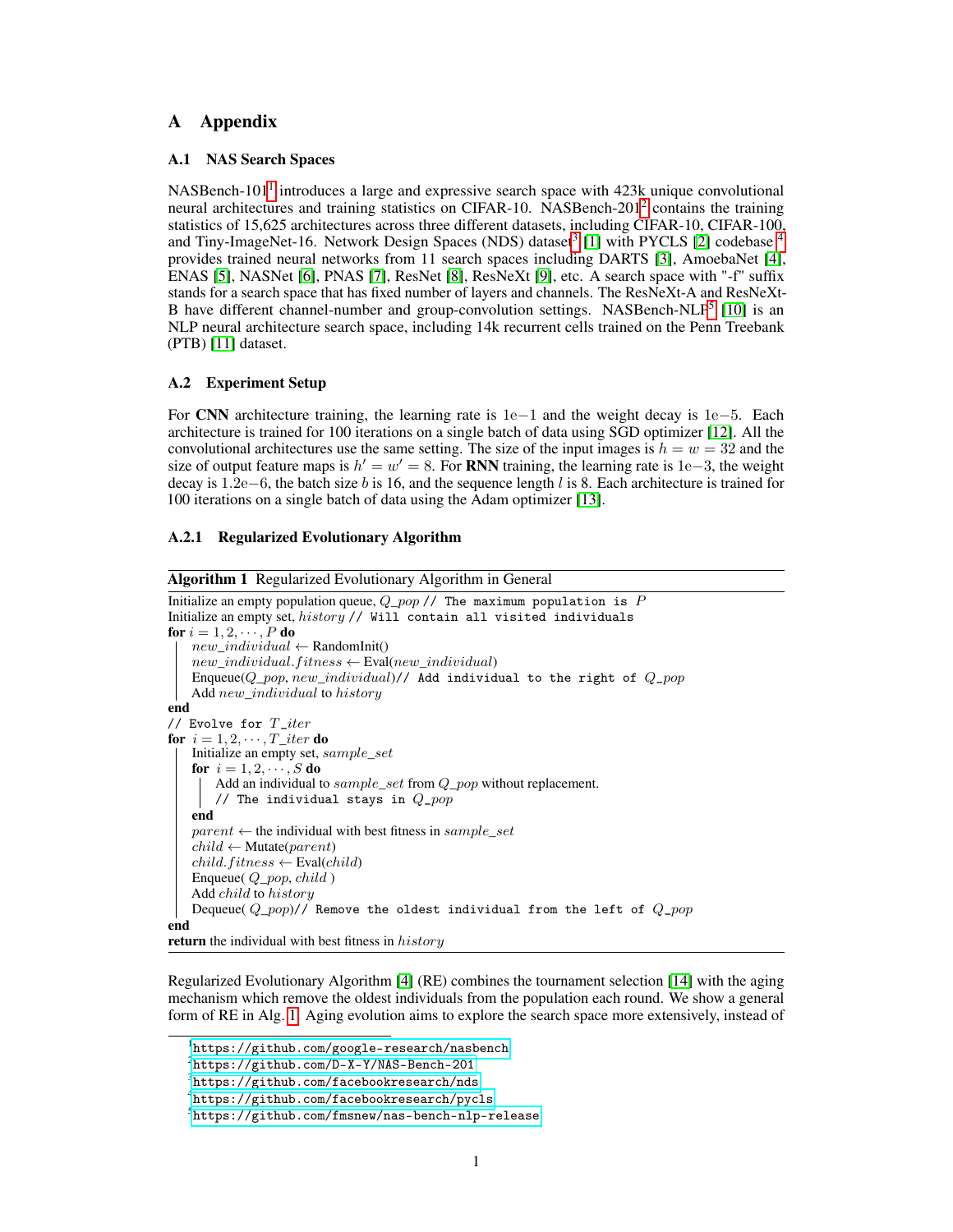(a) Regression (GenNAS) ranking correlation averag to Classi cation task's ranking correlation using the from 10 searched tasks using different batch sizes. same setting as (a).

(c) Classi cation accuracy vs. GenNS regression loss) Classi cation accuracy vs. GenNS regression loss with batch size 1. with batch size 16.

(e) Classi cation accuracy vs. GenNS regression loss 10 searched tasks' ranking correlation on with batch size 1024. NASBench-101 using different numbers of iterations.

Figure 2: (a) Regression (GenNAS) ranking correlation averaged from 10 searched tasks on NASBench-101 in terms of Spearman'swith batch size inf 1; 16; 32; :::; 256; 512; 1024g. (b) Classi cation task's ranking correlation using the same amount of data in (a). (c) Classi cation accuracy using a searched task on NASBench-101 with batch size as 1 on CIFAR-10. The y-axis is the groundtruth (CIFAR-10 accuracy) and the x-axis is the GenNAS regression loss. (d) Similar to (c), batch size as 16. (e) Similar to (c), batch size as 1024. (f) 10 searched tasks ranking performance (in terms of Spearman's) on NASBench-101 using different iterations.

size is adequate for a good ranking performance. Also, we observe a small degradation when batch size increases and then becomes stable as the batch size keeps increasing. Hence, We plot the ranked architecture distribution with a searched task using 1, 16, 1024 as batch size respectively on Fig. 2c, 2d, 2e. We observe that when only using a single image, the poor-performance architectures can also achieve similar regression losses as the good architectures. It suggests that the task is too easy to distinguish the differences among architectures. Also, 1024 as batch size leads to the higher regression losses of best architectures. It suggests that a very challenging task is also hard for good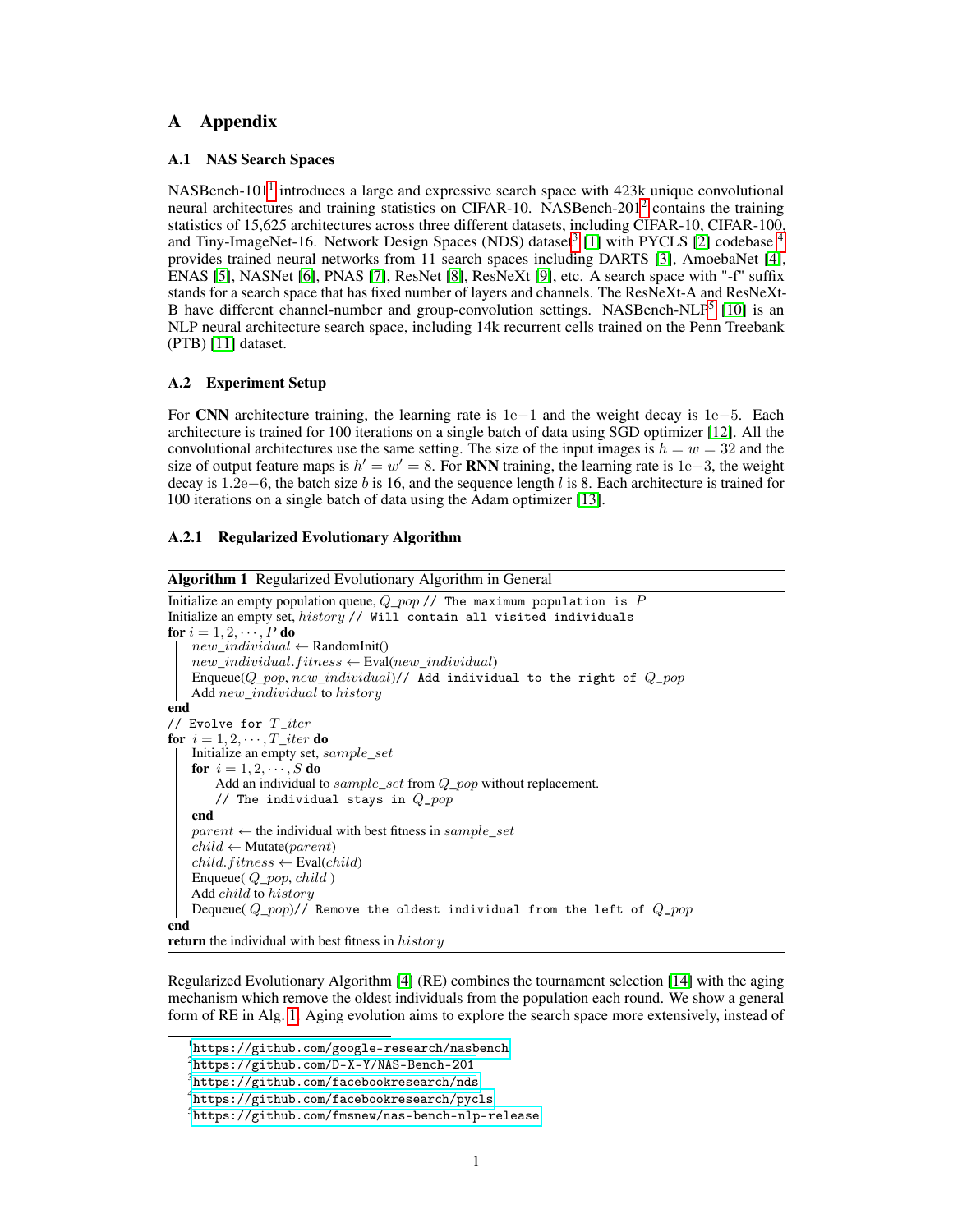architectures to learn and may lead to slight ranking performance degradation. In addition, we plot the ranking performance using different numbers of iterations in Fig. 2f. It shows that 100 iterations is necessary for the convergence of ranking performance.

A.3.3 Sensitivity Studies of Random Seeds and Initialization

Table 1: Ranking correlation (Spearman) sanalysis of different 10 seeds across three different search spaces with the searched tasks on them respectively. For the NASBench-101, the 500 architecture samples 19 are constantly used for evaluation. For DARTS and ResNet search spaces, 1000 samples are randomly sampled with different seeds from the evaluated architecture sets provided by NDS [

| Search Space |       |       |       |       |       |       |       |       |       |       | Average  |
|--------------|-------|-------|-------|-------|-------|-------|-------|-------|-------|-------|----------|
| NASBench-101 | 0.880 | 0.850 | 0.875 | 0.869 | 0.872 | 0.874 | 0.877 | 0.863 | 0.872 | 0.872 | 0.808    |
| DARTS        | 0.809 | 0.899 | 0.861 | 0.831 | 0.841 | 0.836 | 0.851 | 0.841 | 0.885 | 0.861 | 0086125  |
| ResNet       | 0.860 | 0.853 | 0.841 | 0.810 | 0.865 | 0.877 | 0.874 | 0.804 | 0.808 | 0.803 | (0.8449) |

Random Seeds.We rerun the 3 searched tasks on their target search spaces (NASBench-101, DARTS, ResNet) for 10 runs with different random seeds. The results are shown in Table 1. GenNAS demonstrates its robustness across different random seeds.

Table 2: Ranking correlation (Spearman) sanalysis of 10 searched tasks on NASBench-101 with different initialization methods.

| Weight init | <b>Bias init</b> |       |       |       |       |       |       |       |       |       |       | Average  |
|-------------|------------------|-------|-------|-------|-------|-------|-------|-------|-------|-------|-------|----------|
| Default     | Default          | 0.835 | 0.860 | 0.860 | 0.878 | 0.835 | 0.810 | 0.859 | 0.832 | 0.816 | 0.828 | 00894211 |
| Kaiming     | Default          | 0.844 | 0.854 | 0.857 | 0.856 | 0.832 | 0.818 | 0.854 | 0.746 | 0.829 | 0.811 | 008362   |
| Xavier      | Default          | 0.856 | 0.881 | 0.863 | 0.874 | 0.849 | 0.825 | 0.865 | 0.830 | 0.838 | 0.851 | 0085188  |
| Default     | Zero             | 0.867 | 0.882 | 0.854 | 0.880 | 0.848 | 0.847 | 0.874 | 0.808 | 0.848 | 0.850 | 0080501  |
| Kaiming     | Zero             | 0.845 | 0.842 | 0.856 | 0.861 | 0.828 | 0.821 | 0.846 | 0.770 | 0.823 | 0.823 | 00803215 |
| Xavier      | Zero             | 0.859 | 0.876 | 0.869 | 0.879 | 0.839 | 0.842 | 0.861 | 0.828 | 0.846 | 0.843 | 00805416 |

Initialization. We perform an experiment to evaluate the effects of different initialization for 10 searched tasks on NASBench-101. For the weights, we use the default PyTorch initialization, Kaiming initialization [20], and Xavier initialization [21]. For the bias, we use the default PyTorch initialization and zeroized initialization. The results are shown in Table 2. We observe that for some speci c tasks (e.g., task 7), Kaiming initialization may lead to lower ranking correlation. Also, zeroized bias initialization slightly increases the ranking correlation. However, overall, GenNAS shows stable performance across different initialization methods.

## A.3.4 Kendall Tau and Retrieving Rates

For the sample experiments on NASBench-101/201/NLP and NDS, we report the performance of our methods compared to other ef cient NAS approaches' in Table 3 by Ken@202]. We de ne the retrieving rate@topK as fered@TopKGT@TopKg, where# is the operator of cardinality, #f GT@TopKg GT@TopK and Pred@TopK are the set of architectures that are ranked in the top-K of groundtruths and predictions respectively. We report the retrieving rate@Top10% for all the search spaces in Table 4. Moreover, we report the retrieving rate@Top5%-Top50% for GenNAS-COMBO and GenNAS-N on NASBench-101 with other 1000 random sampled architectures in Table 5.

## A.3.5 End-to-end NAS Architectures

Here we visualize all the ImageNet DARTS cell architectures: searched by GenNAS-combo, searched by GenNAS-D14 in Fig 3 and Fig 4 respectively.

## A.3.6 GPU Performance

We use the PyTorch 1.5.0 (6), on a desktop with I7-6700K CPU, 16 GB RAM and a GTX 1080 Ti GPU (11GB GDDR5X memory) to evaluate the GPU performance of GenNAS. The results are shown in Table 6.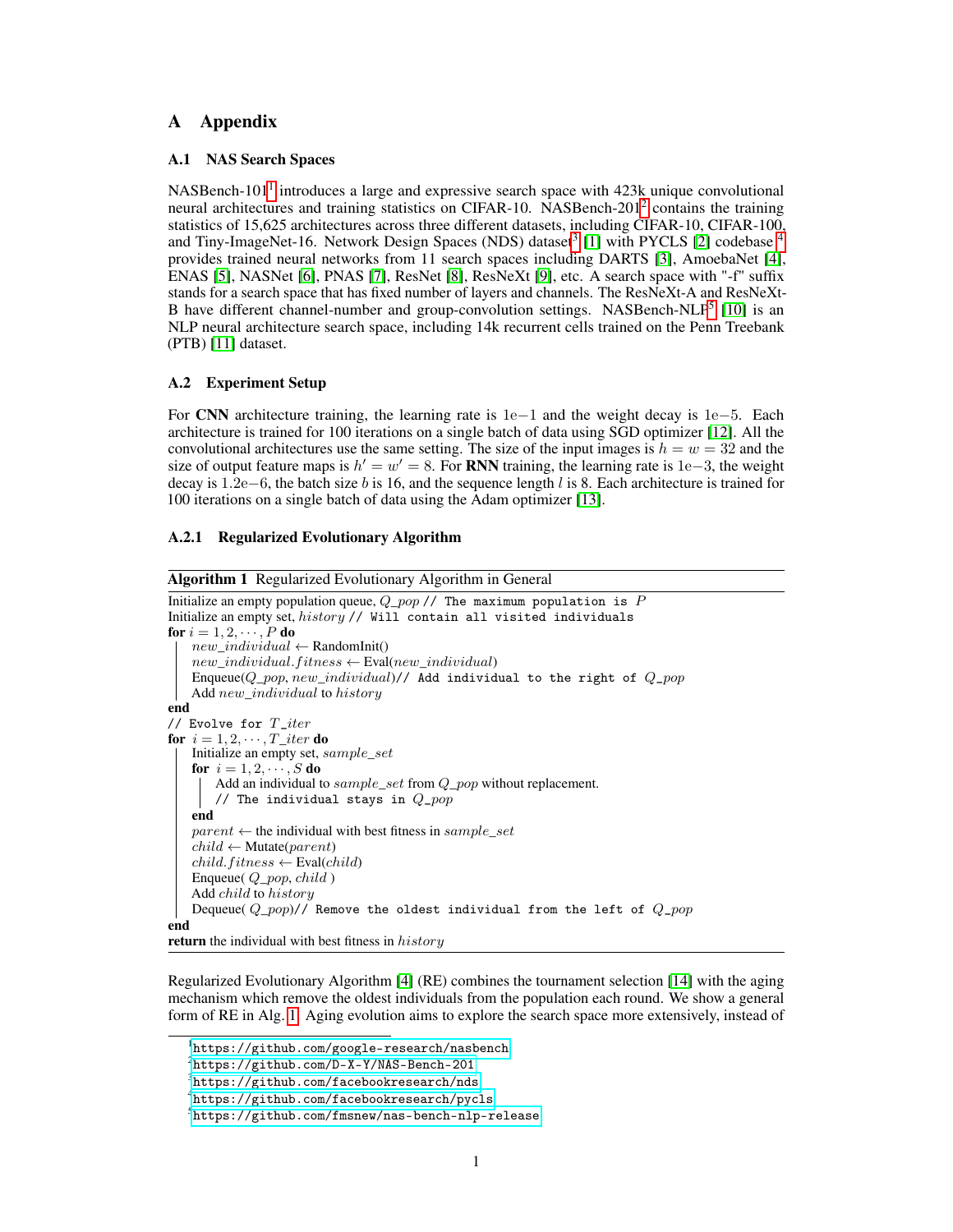(a) Normal cell (b) Reduce cell

Figure 3: Cell architectures (normal and reduce) searched by GenNAS-combo

(a) Normal cell (b) Reduce cell

# Figure 4: Cell architectures (normal and reduce) searched by GenNAS-D14

Table 3: GenNAS' ranking correlation evaluation comparing with other ef cient NAS approaches using the Kendall . NASBench-101

|                             | NASBench-101  |               |                     |        |        |               |          |               |          |  |  |
|-----------------------------|---------------|---------------|---------------------|--------|--------|---------------|----------|---------------|----------|--|--|
|                             | Dataset       | <b>NASWOT</b> |                     | syn ow |        | <b>GenNAS</b> |          |               |          |  |  |
|                             |               | $[23]$        | $[24]$              |        | single | combo         |          | search-N      |          |  |  |
|                             | CIFAR-10      | 0.27          |                     | 0.24   | 0.59   | 0.66          | 0.7      |               |          |  |  |
|                             | ImgNet        | 0.36          |                     | 0.14   | 0.47   | 0.54          | 0.53     |               |          |  |  |
| NASBench-201                |               |               |                     |        |        |               |          |               |          |  |  |
| <b>Dataset</b>              | <b>NASWOT</b> | syn ow        | jacob_cov           |        | snip   | <b>EcoNAS</b> |          | <b>GenNAS</b> |          |  |  |
|                             |               |               |                     |        |        | $[25]$        | single   | combo         | search-N |  |  |
| CIFAR-10                    | 0.6           | 0.52          | 0.59                |        | 0.41   | 0.62          | 0.57     | 0.67          | 0.71     |  |  |
| CIFAR-100                   | 0.63          | 0.57          | 0.53                |        | 0.46   | 0.57          | 0.52     | 0.63          | 0.65     |  |  |
| ImgNet16                    | 0.6           | 0.54          | 0.56                |        | 0.44   | 0.57          | 0.53     | 0.61          | 0.67     |  |  |
| <b>Neural Design Spaces</b> |               |               |                     |        |        |               |          |               |          |  |  |
| Dataset                     | NAS-Space     | <b>NASWOT</b> | syn ow              |        |        |               | GenNAS   |               |          |  |  |
|                             |               |               |                     | single |        | combo         | search-N | search-D      | search-R |  |  |
| CIFAR-10                    | <b>DARTS</b>  | 0.48          | 0.3                 | 0.3    |        | 0.45          | 0.52     | 0.68          | 0.63     |  |  |
|                             | DARTS-f       | 0.21          | 0.09                | 0.36   |        | 0.43          | 0.37     | 0.42          | 0.36     |  |  |
|                             | Amoeba        | 0.21          | 0.06                | 0.36   |        | 0.47          | 0.5      | 0.59          | 0.53     |  |  |
|                             | <b>ENAS</b>   | 0.39          | 0.13                | 0.39   |        | 0.49          | 0.48     | 0.63          | 0.59     |  |  |
|                             | ENAS-f        | 0.31          | 0.2                 | 0.46   |        | 0.55          | 0.49     | 0.53          | 0.48     |  |  |
|                             | <b>NASNet</b> | 0.3           | 0.02                | 0.4    |        | 0.5           | 0.47     | 0.58          | 0.52     |  |  |
|                             | <b>PNAS</b>   | 0.36          | 0.17                | 0.22   |        | 0.37          | 0.42     | 0.57          | 0.52     |  |  |
|                             | PNAS-f        | 0.09          | 0.18                | 0.31   |        | 0.38          | 0.39     | 0.38          | 0.33     |  |  |
|                             | ResNet        | 0.19          | 0.14                | 0.23   |        | 0.38          | 0.38     | 0.38          | 0.64     |  |  |
|                             | ResNeXt-A     | 0.46          | 0.32                | 0.4    |        | 0.5           | 0.6      | 0.45          | 0.65     |  |  |
|                             | ResNeXt-B     | 0.4           | 0.43                | 0.17   |        | 0.3           | 0.37     | 0.38          | 0.52     |  |  |
| ImageNet                    | <b>DARTS</b>  | 0.49          | 0.14                | 0.43   |        | 0.52          | 0.52     | 0.66          | 0.48     |  |  |
|                             | DARTS-f       | 0.13          | 0.25                | 0.49   |        | 0.57          | 0.48     | 0.51          | 0.42     |  |  |
|                             | Amoeba        | 0.33          | 0.17                | 0.46   |        | 0.53          | 0.55     | 0.62          | 0.5      |  |  |
|                             | <b>ENAS</b>   | 0.51          | 0.12                | 0.4    |        | 0.47          | 0.4      | 0.63          | 0.48     |  |  |
|                             | <b>NASNet</b> | 0.39          | 0.01                | 0.36   |        | 0.42          | 0.37     | 0.5           | 0.43     |  |  |
|                             | PNAS          | 0.45          | 0.11                | 0.19   |        | 0.27          | 0.31     | 0.45          | 0.3      |  |  |
|                             | ResNeXt-A     | 0.52          | 0.28                | 0.61   |        | 0.7           | 0.56     | 0.44          | 0.69     |  |  |
|                             | ResNeXt-B     | 0.45          | 0.21                | 0.53   |        | 0.65          | 0.39     | 0.43          | 0.67     |  |  |
|                             |               |               | <b>NASBench-NLP</b> |        |        |               |          |               |          |  |  |
|                             |               | Dataset       |                     | GenNAS |        |               |          |               |          |  |  |
|                             |               |               | single              | combo  |        | search        |          |               |          |  |  |
|                             |               | PTB           | 0.43                | 0.55   |        | 0.63          |          |               |          |  |  |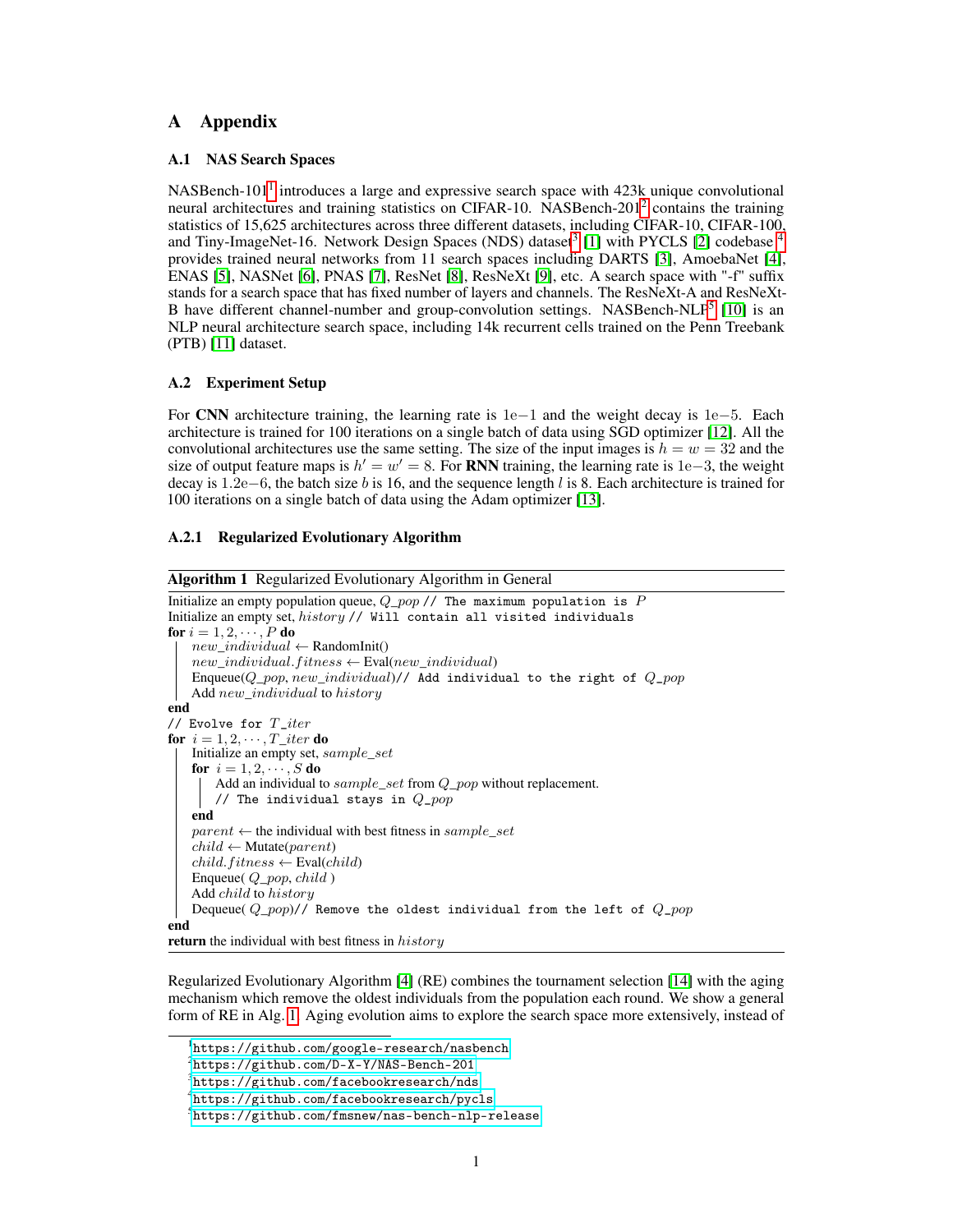Table 4: GenNAS' retrieving rate@top10% comparing with other ef cient NAS approaches. For the NASBench-101 we use the set of 500 architectures that sampled by Liu, to disting the ImageNet groundtruth.

|                 |              | NASBench-101                |        |               |      |               |           |        |        |               |               |               |          |  |
|-----------------|--------------|-----------------------------|--------|---------------|------|---------------|-----------|--------|--------|---------------|---------------|---------------|----------|--|
|                 |              | <b>Dataset</b>              |        | number        |      | <b>NASWOT</b> |           | syn ow |        | GenNAS        |               |               |          |  |
|                 |              |                             |        | of samples    |      | $[23]$        |           | [24]   | single |               | combo         | search-N      |          |  |
|                 |              | CIFAR-10                    |        | 500           |      | 32%           |           | 28%    | 58%    |               | 64%<br>68%    |               |          |  |
|                 |              | ImgNet                      |        | 500           |      | 36%           |           | 14%    | 52%    |               | 54%<br>64%    |               |          |  |
|                 | NASBench-201 |                             |        |               |      |               |           |        |        |               |               |               |          |  |
| <b>Dataset</b>  |              | number                      |        | <b>NASWOT</b> |      | syn ow        | jacob cov |        | snip   | <b>EcoNAS</b> |               | GenNAS        |          |  |
|                 |              | of samples                  |        |               |      |               |           |        |        | $[25]$        | single        | combo         | search-N |  |
| CIFAR-10        |              | 1000                        |        | 43%           |      | 48%           | 27%       |        | 27%    | 52%           | 43%           | 36%           | 53%      |  |
|                 | CIFAR-100    | 1000                        |        | 48%           |      | 47%           | 23%       |        | 36%    | 47%           | 46%           | 46%           | 58%      |  |
| ImgNet16        |              | 1000                        |        | 49%           |      | 43%           | 33%       |        | 32%    | 41%           | 48%           | 40%           | 51%      |  |
|                 |              | <b>Neural Design Spaces</b> |        |               |      |               |           |        |        |               |               |               |          |  |
| Dataset         |              | number                      |        | NAS-Space     |      | <b>NASWOT</b> | syn ow    |        |        |               | <b>GenNAS</b> |               |          |  |
|                 |              | of samples                  |        |               |      |               |           | single |        | combo         | search-N      | search-D      | search-R |  |
| CIFAR-10        |              | 1000                        |        | <b>DARTS</b>  | 29%  |               | 10%       | 16%    |        | 43%           | 45%           | 59%           | 49%      |  |
|                 |              | 1000                        |        | DARTS-f       | 1%   |               | 5%        | 22%    |        | 33%           | 18%           | 22%           | 23%      |  |
|                 |              | 1000                        |        | Amoeba        | 20%  |               | 4%        | 20%    |        | 39%           | 45%           | 50%           | 40%      |  |
|                 |              | 1000                        |        | <b>ENAS</b>   | 31%  |               | 6%        | 25%    |        | 48%           | 41%           | 57%           | 48%      |  |
|                 |              | 1000                        |        | ENAS-f        | 28%  |               | 2%        | 34%    |        | 45%           | 42%           | 38%           | 37%      |  |
|                 |              | 1000                        |        | <b>NASNet</b> | 33%  |               | 7%        | 27%    |        | 38%           | 46%           | 52%           | 43%      |  |
|                 |              | 1000                        |        | <b>PNAS</b>   | 24%  |               | 9%        | 21%    |        | 39%           | 46%           | 44%           | 37%      |  |
|                 |              | 1000                        |        | PNAS-f        | 6%   |               | 4%        | 21%    |        | 27%           | 31%           | 25%           | 22%      |  |
|                 |              | 1000                        |        | ResNet        | 7%   |               | 4%        | 38%    |        | 44%           | 38%           | 54%           | 64%      |  |
|                 |              | 1000                        |        | ResNeXt-A     | 28%  |               | 25%       | 25%    |        | 61%           | 53%           | 52%           | 58%      |  |
|                 |              | 1000                        |        | ResNeXt-B     | 21%  |               | 30%       | 10%    |        | 13%           | 36%           | 40%           | 71%      |  |
| <b>ImageNet</b> |              | 121                         |        | <b>DARTS</b>  |      | 17%           | 0%        | 50%    |        | 58%           | 55%           | 58%           | 18%      |  |
|                 |              | 499                         |        | DARTS-f       | 8%   |               | 4%        | 33%    |        | 27%           | 35%           | 39%           | 24%      |  |
|                 |              | 124                         |        | Amoeba        | 33%  |               | 0%        | 50%    |        | 42%           | 58%           | 58%           | 41%      |  |
|                 |              | 117                         |        | <b>ENAS</b>   | 36%  |               | 9%        | 18%    |        | 18%           | 45%           | 55%           | 45%      |  |
|                 |              | 122                         |        | <b>NASNet</b> | 33%  |               | 0%        | 42%    |        | 50%           | 42%           | 33%           | 33%      |  |
|                 |              | 119                         |        | <b>PNAS</b>   | 10%  |               | 9%        | 45%    |        | 36%           | 45%           | 55%           | 9%       |  |
|                 |              | 130                         |        | ResNeXt-A     | 31%  |               | 8%        | 67%    |        | 67%           | 50%           | 33%           | 75%      |  |
|                 |              | 164                         |        | ResNeXt-B     | 38%  |               | 13%       | 38%    |        | 50%           | 33%           | 38%           | 64%      |  |
|                 |              | NASBench-NLP                |        |               |      |               |           |        |        |               |               |               |          |  |
|                 | Dataset      |                             | number | grad          | norm | snip          | grasp     |        | sher   | syn ow        |               | <b>GenNAS</b> |          |  |
|                 |              | of samples                  |        |               |      |               |           |        |        |               | single        | combo         | search   |  |
|                 | <b>PTB</b>   | 1000                        |        | 10%           | 10%  | 4%            |           | 22%    |        | 38%           | 38%           | 47%63%        |          |  |

|                        | Table 5: Retrieving rate@top5%-top50% of GenNAS-combo/N on 1000 randomly sampled architec- |  |  |
|------------------------|--------------------------------------------------------------------------------------------|--|--|
| tures on NASBench-101. |                                                                                            |  |  |

| Method       | @top5% |      |      |      | @top10% @top20% @top30% @top40% @top50% |      |
|--------------|--------|------|------|------|-----------------------------------------|------|
| GenNAS-combo | 0 G    | 0.6  | 0.73 | 0 74 | 0.79                                    | 0.82 |
| GenNAS-N     | 0.56   | 0.58 | 0.66 | 0.76 | 0.80                                    | 0.85 |

Table 6: Evaluations of GenNAS' GPU performance. We test GenNAS with 6 different batch sizes from 16 to 96. "A/B" denotes: A (second) as the average one-iteration run time for the search space, and B (GB or gigabyte) as the GPU memory usage. "OOM" means some large models may lead to the out-of-memory issue for the target GPU.

| Search Space  | B-size 16  | B-size 32  | B-size 48  | B-size 64  | B-size 80  | B-size 96  |
|---------------|------------|------------|------------|------------|------------|------------|
| NASBench-101  | 0.023/0.78 | 0.023/0.92 | 0.023/1.12 | 0.022/1.22 | 0.023/1.41 | 0.023/1.56 |
| NASBench-201  | 0.020/0.77 | 0.020/0.93 | 0.021/1.12 | 0.020/1.24 | 0.020/1.46 | 0.020/1.62 |
| <b>DARTS</b>  | 0.049/1.92 | 0.056/3.39 | 0.069/5.07 | 0.088/6.88 | 0.103/7.62 | <b>OOM</b> |
| DARTS-f       | 0.077/1.42 | 0.088/2.21 | 0.104/3.30 | 0.122/3.79 | 0.145/5.15 | 0.171/6.07 |
| Amoeba        | 0.080/2.53 | 0.103/4.38 | 0.128/6.60 | 0.159/9.25 | 0.194/6.85 | <b>OOM</b> |
| <b>ENAS</b>   | 0.059/2.40 | 0.076/4.31 | 0.090/5.84 | 0.115/7.78 | 0.140/9.15 | <b>OOM</b> |
| ENAS-f        | 0.095/1.67 | 0.111/2.58 | 0.134/3.70 | 0.159/4.54 | 0.186/6.31 | 0.216/7.53 |
| <b>NASNet</b> | 0.061/2.23 | 0.073/3.77 | 0.094/5.83 | 0.116/6.87 | 0.140/8.68 | 0.160/9.30 |
| <b>PNAS</b>   | 0.074/2.52 | 0.097/4.36 | 0.121/6.53 | 0.155/8.23 | 0.189/9.42 | <b>OOM</b> |
| <b>PNAS-f</b> | 0.114/1.69 | 0.143/2.67 | 0.173/4.03 | 0.208/4.83 | 0.250/6.24 | 0.293/7.45 |
| ResNet        | 0.016/1.28 | 0.016/1.54 | 0.016/2.05 | 0.016/2.34 | 0.016/2.34 | 0.016/2.77 |
| ResNeXt-A     | 0.025/1.65 | 0.025/2.82 | 0.026/4.55 | 0.027/6.86 | 0.028/9.75 | 0.029/5.92 |
| ResNeXt-B     | 0.022/1.98 | 0.022/3.47 | 0.023/5.63 | 0.024/7.33 | 0.027/9.51 | 0.029/5.95 |
| NASBench-NLP  | 0.029/0.90 | 0.029/0.90 | 0.029/0.90 | 0.029/0.90 | 0.029/0.93 | 0.029/0.94 |